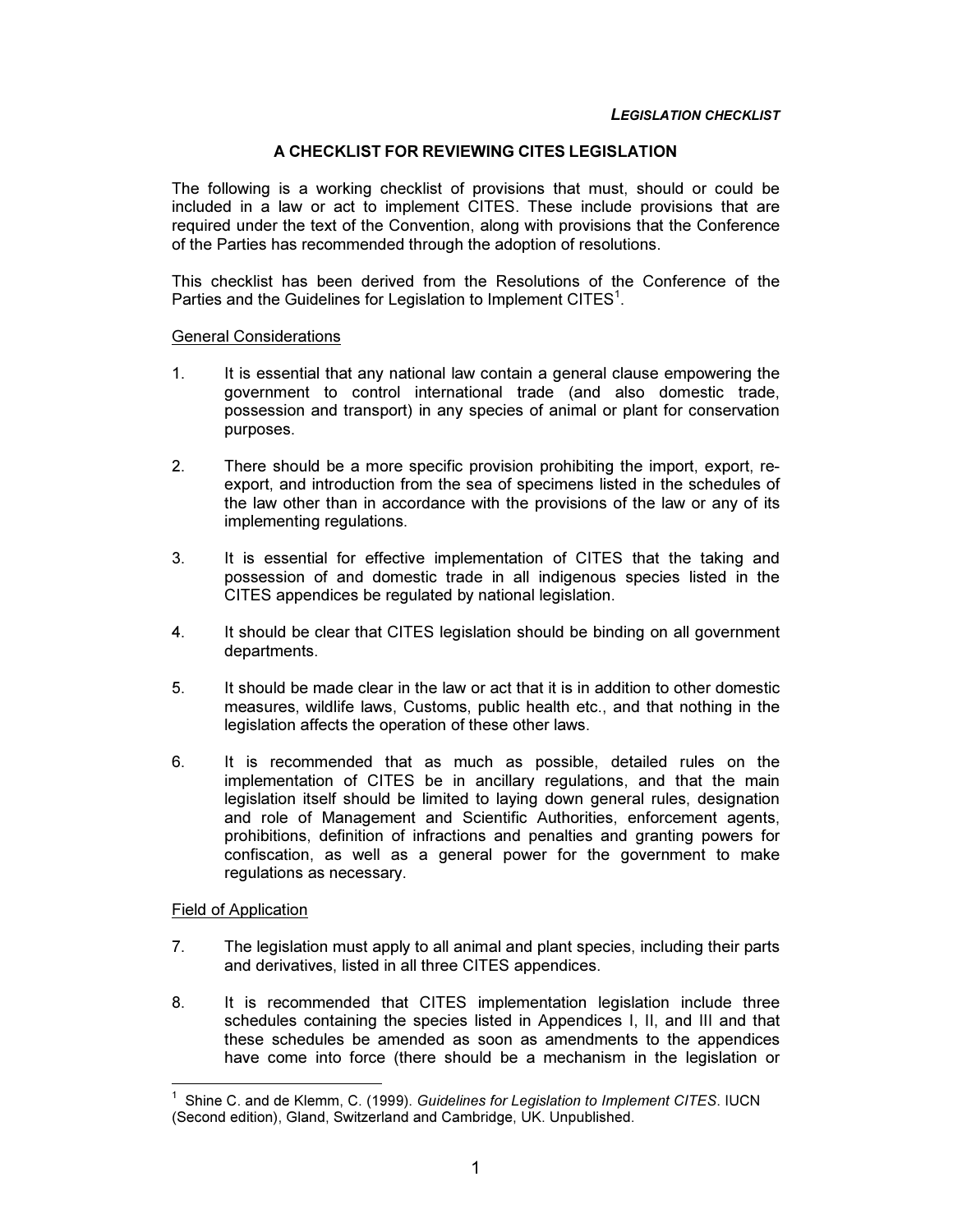regulations to allow this). Other schedules may be used for non-CITES species the country may wish to include specifically within its trade controls.

- 9. It is essential that nomenclature adopted by the Conference of the Parties be followed in any listing of species in the legislation.
- 10. Non-CITES species may be covered by the legislation, as a stricter domestic measure. However, the distinction between CITES and non-CITES species must somehow be made, to avoid confusion and enforcement difficulties for both exporting and importing countries. Non-CITES species should be included in a separate schedule, or under separate regulations, making it clear that the permits required for these shall not be CITES permits.
- 11. Parties may wish to apply stricter controls. For instance, the legislation might specify that import permits are also required for specimens of Appendix-II species, or for conservation reasons some native species might be included in a stricter schedule than its corresponding CITES listing.
- 12. The Convention definition of 'specimen' should be used in the legislation, and parts and derivatives must be included.
- 13. Trade controls should apply to any specimens which appear from an accompanying document, the packaging or a mark or label, or from any other circumstances to be parts or derivatives of CITES species, unless they are specifically exempted from the provisions of the Convention (the exemptions should be listed).
- 14. The definition of 'introduction from the sea' in the text of the Convention should be used.
- 15. Import may be interpreted several ways and requires clarification, but the introduction of specimens under any Customs procedure other than transit and transhipment should be considered as an import in the sense of the Convention.
- 16. Definitions of transit and transhipment should be provided in the legislation, and these should follow Resolution Conf. 9.7 (Rev. CoP15). Transit or transhipment should refer only to specimens that remain in Customs control and are in the process of shipment to a named consignee when any interruption in the movement arises only from the arrangements necessitated by this form of traffic (Resolution Conf. 9.7).
- 17. Resolution Conf. 9.7 also recommends that Parties adopt legislation allowing them to seize and confiscate specimens in transit or being transshiped without valid export documentation or proof of the existence thereof.
- 18. The Convention should be applied to the whole of the territory over which the Party has sovereignty.
- 19. It is necessary, to avoid all possible doubts, to state that the legislation is applicable to trade in CITES specimens with any country, whether a Party or not.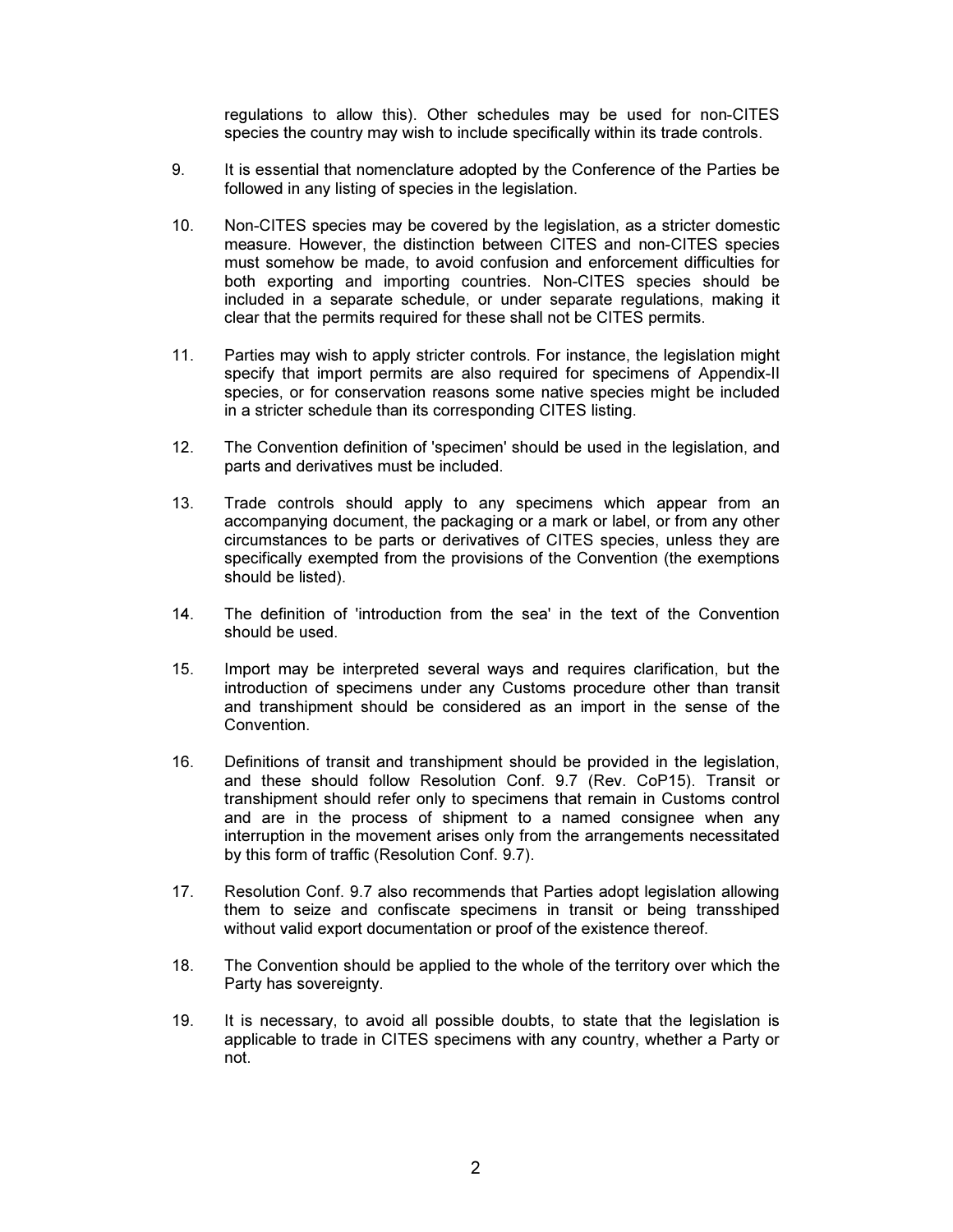### Management and Scientific Authorities

- 20. The Management Authority should be the body designated to grant the permits and certificates required under the Convention.
- 21. The Scientific Authority should be an independent scientific body designated to advise the Management Authority in all matters for which this advice is required by the Convention. The tasks of the Scientific Authority, as outlined in Resolution Conf. 10.3, should be clearly spelled out in the legislation. Note- - the Scientific Authority should have a right of veto on CITES exports where these may endanger the survival of the species concerned, and this should be reflected in the legislation.

## Permit Requirements

- 22. The normal conditions relating to the granting of permits and certificates for the import, export, re-export or introduction from the sea are laid down in Articles III, IV and V of CITES. However, legislation is necessary to lay down in more detail the conditions and procedures that must be observed by Management Authorities, including, where appropriate, the taking of stricter measures than those required under CITES. The legislation should therefore contain basic rules on the issuing of permits for trade in all species listed in the appendices/schedules.
- 23. Legislation should specify that, subject to the conditions of the Convention and the legislation, the Management Authority may at its discretion grant or refuse a permit, or grant a permit subject to conditions. (The Management Authority should always be free to deny a permit, but in granting a permit it has to comply with CITES and the legislation.)
- 24. Legislation should state that any specimen to be exported or re-exported, or to be traded, must not have been obtained in contravention of the law.
- 25. For re-exports, it is an obligation that the Management Authority be satisfied the specimen was imported in accordance with the provisions of CITES.
- 26. The Management Authority, for export or re-export, must be satisfied that any living specimen will be prepared and shipped so as to minimize the risk of injury, damage to health or cruel treatment. Mention of the CITES guidelines for transport of live specimens and the IATA air transport guidelines can be incorporated into the legislation.
- 27. For specimens of Appendix I species, an import permit must be issued before an export permit is granted. This can be stated in the national legislation to avoid misunderstandings.
- 28. The legislation of any State should distinguish between Appendix-III species that have been listed at the request of that State and those which have been listed by other Parties.
- 29. Quotas may be set in legislation, or by the Management Authority or the Scientific Authority if the legislation empowers it to do so. The legislation should provide that no export permits shall be granted after the quota has been reached.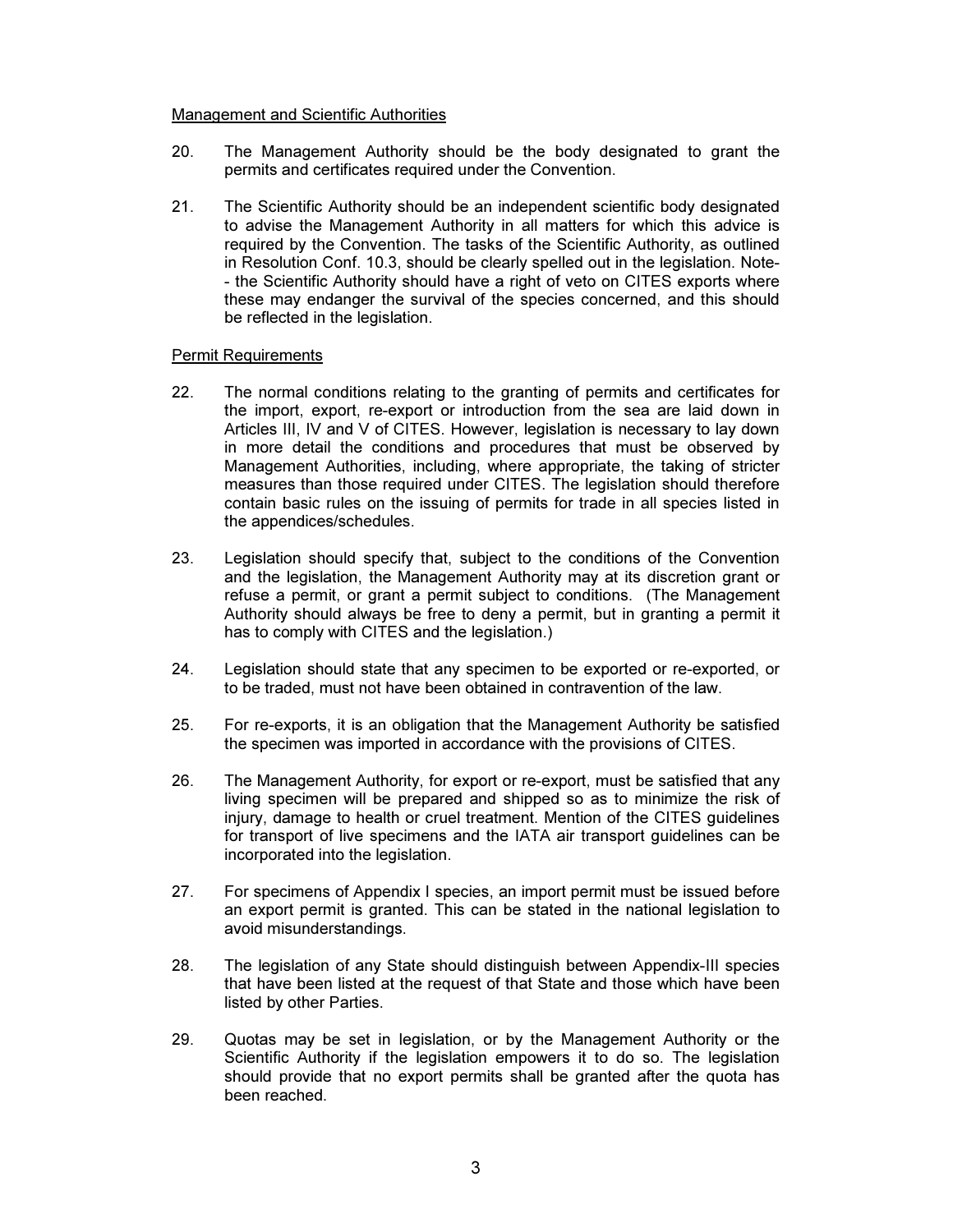## Form and Validity of Permits and Certificates

- 30. It is recommended that legislation require permits to be in any form prescribed by regulations, or by the Management Authority. A model of the required permit form should be appended to the regulations. The regulations should specify in detail all the information which should be included in the permits and certificates (see Resolution Conf. 12.3 (Rev. CoP16)). The permit form should follow that recommended in Resolution Conf. 12.3 (Rev. CoP16).
- 31. The period of validity of permits should be specified in the legislation (export and re-export permits are valid for import purposes only if presented within six months of issue at the most; the validity of import permits should not exceed twelve months). Note: there may be exceptions made for permits for timber species, provided that Article VI, paragraph 2 is respected.
- 32. The legislation should specify that a separate permit or certificate is required for each consignment of specimens (this is an obligation under Article VI.5).
- 33. The following are useful requirements that may be added to the legislation:
	- a. include procedures for permit applications and application forms.
	- b. empower the Management Authority to require applicants to provide necessary information.
	- c. institute fees for processing applications and issuing permits and certificates.
	- d. describe procedural requirements, like surrendering permits to Customs or returning unused permits to the issuing authority etc.
	- e. describe the non-transferability of permits
	- f. make retrospective permits unlawful except in specified circumstances (see Resolution Conf. 12.3 (Rev. CoP16).
	- g. penalize fraudulent permit applications.
- 34. Legislation should specify that all permits and certificates issued shall comply with the legislation (and its regulations) and that any breach of this condition will automatically invalidate the document. The legislation could require a statement of this condition to be included on all permits and certificates.

### Revocation, Modification and Suspension of Permits

- 35. The Management Authority must be empowered to amend, suspend or revoke permits or certificates as might be required, and the procedure for revocation, modification or suspension of permits should be laid down in regulations as a guarantee against arbitrary decisions.
- 36. The Management Authority or other competent authority, including the courts, should be empowered to disqualify a person, temporarily or permanently, from obtaining a permit or certificate. This may constitute an effective deterrent to unlawful trade.
- 37. The legislation should provide for the possibility to appeal against decisions of the Management Authority relating to permits, attached conditions, disqualifications etc.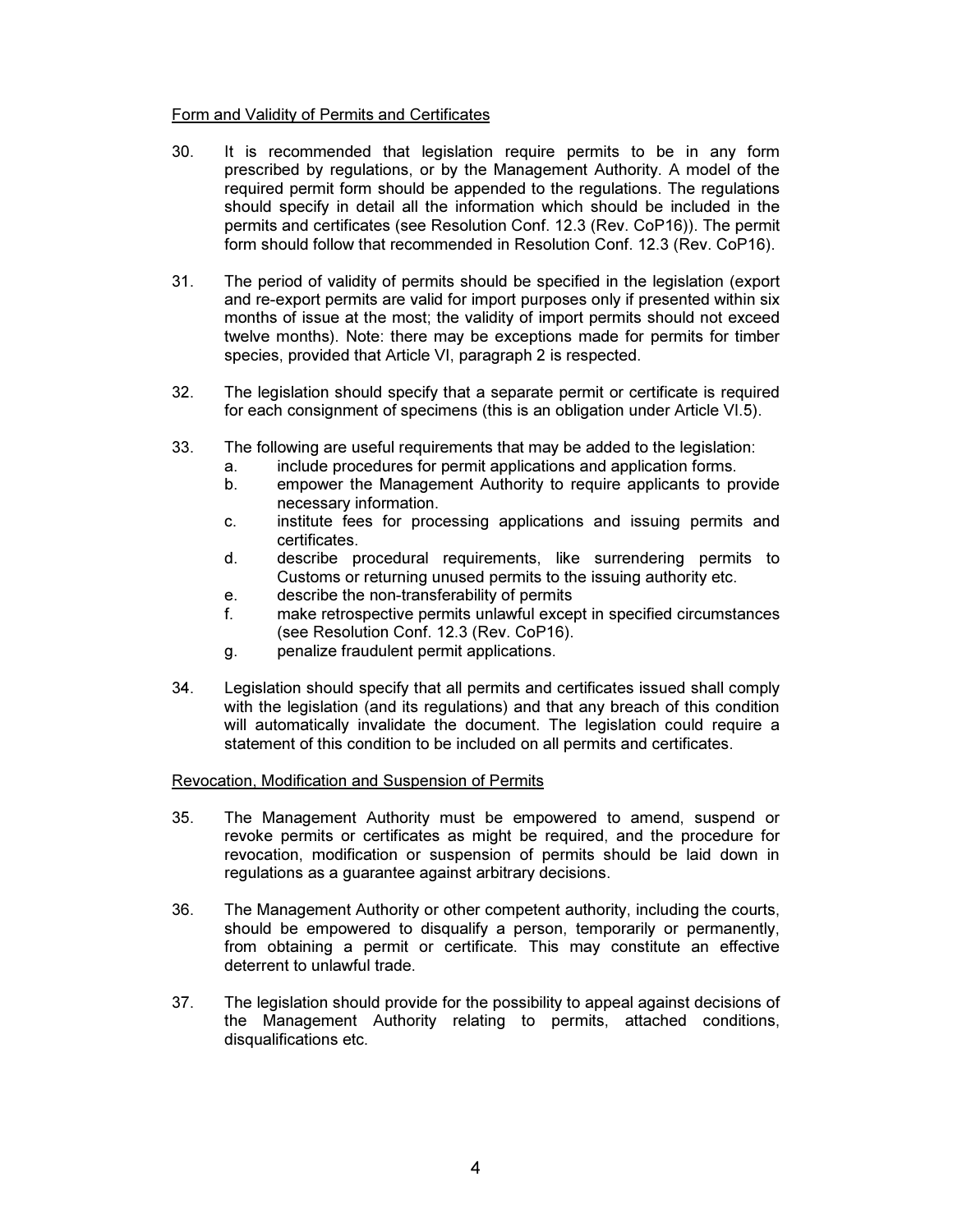### Exceptions to Permit Requirements

- 38. No derogation other than those allowed for under Article VII of the Convention is allowed. If any of the possible derogations or special provisions in that Article are allowed for in the legislation, their definitions should be included in the legislation, such as for 'pre-Convention' and 'bred in captivity' (the latter should follow that given in Resolution Conf. 10.16 (Rev.)
	- Note: As these definitions may change as a result of Resolutions, it might be best to include details of these in implementing regulations, and only include a reference to them in the legislation itself.
- 39. The export of pre-Convention specimens must be prohibited except under a pre-Convention certificate issued by the Management Authority. There should also be a procedure to register such specimens with the Management Authority within a certain time after the date on which the Convention became applicable to them. Also, provision should be made to empower the competent authority to order that registered specimens be marked.
- 40. A definition of 'personal or household effects' should be included in the legislation. It is important to note that Article VII.3 specifies when the derogation does not apply. It is recommended that legislation follows Resolution Conf. 13.7 (Rev. CoP16)
- 41. Captive breeding for commercial purpose should follow the guidelines laid out in Resolution Conf. 12.10 (Rev. CoP15).
- 42. Legislation should require export permits for captive-bred Appendix-I specimens of live animals for commercial purposes, and certificates of captive-breeding for all others.
- 43. Legislation should provide a licensing procedure for commercial operations, requirements that captive-breeding operations keep records, and provide for the Management Authority or other competent authority to inspect premises and records, ask for information, mark specimens as necessary, and revoke licences or cancel registrations when offences have been committed or when conditions of the licence or registration have not been fulfilled.
- 44. The definition of "artificially propagated" in Resolution Conf. 11.11 (Rev. CoP15) should be incorporated into legislation. However, as this may change at meetings of the Conference of the Parties, the law can refer to the CITES definition or to CITES resolutions.
- 45. Exchange of scientific material should follow Article VII.6 of the Convention and Resolution Conf. 11.15, and legislation should provide for the registration of institutions. The Scientific Authority should be empowered to advise on registration standards.
- 46. For travelling zoos, circuses and travelling exhibits, Article VII.7 and Resolution Conf. 12.3 should be followed, requiring that captive-bred and pre-Convention animals are registered with the Management Authority that issued the documents.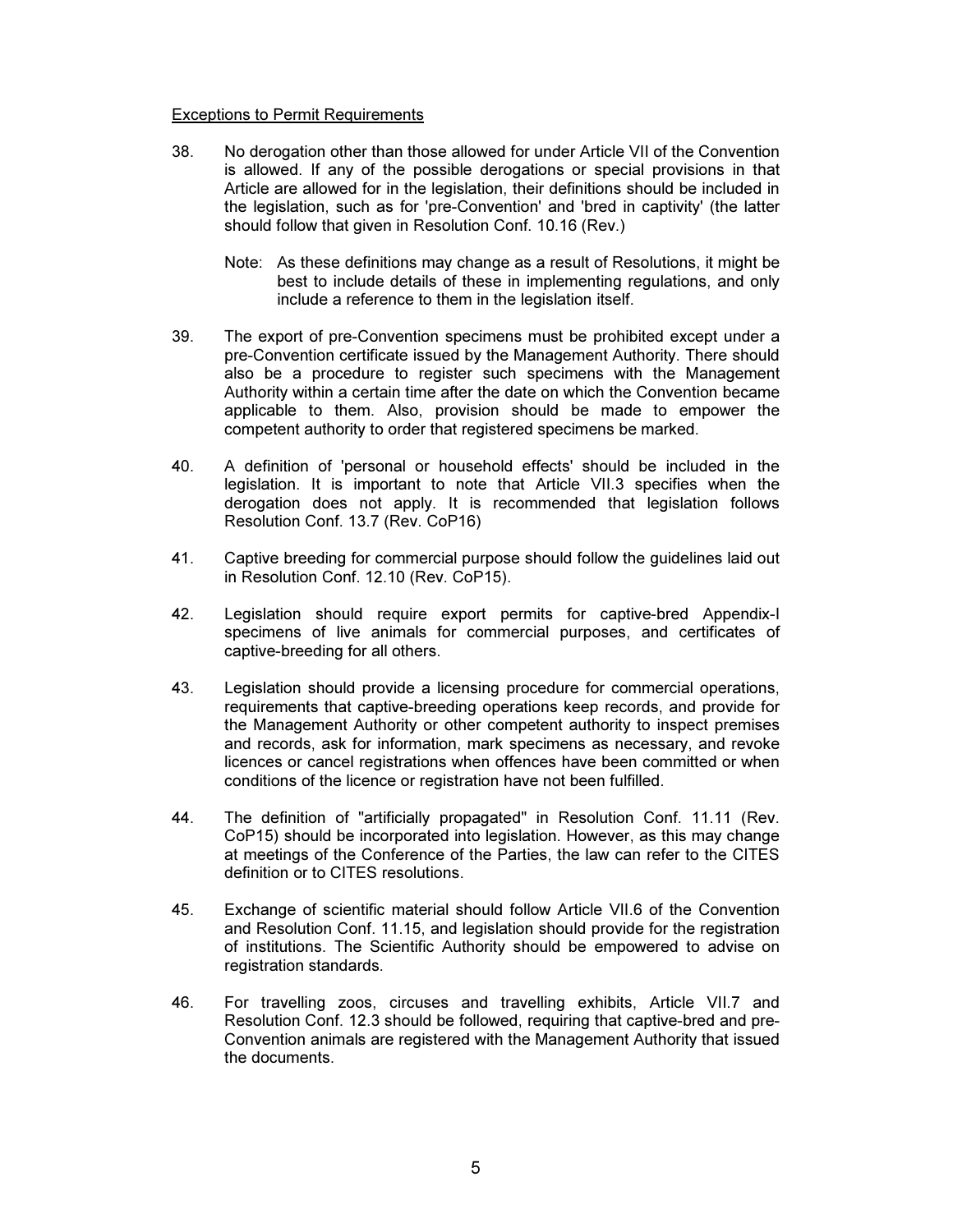47. Legislation should empower the Management Authority to mark any CITES specimen if required. The legislation should state that any person who alters, defaces, erases or removes a mark shall be guilty of an offence.

## Border Controls

- 48. The requirement that relevant CITES documents be presented at the time of export/import must be in the legislation. Documents should have to conform with the prescriptions of CITES before being accepted. The authority competent to check the documents and consignments should be clearly designated in the legislation. In the case of transit or transhipment, the authority should also require the presentation of the relevant permits or certificates.
- 49. Legislation should provide for the Management Authority to refuse to accept permits from exporting countries when they have reasonable grounds to do so, for example if it appears that substantial irregularities have taken place. Legislation could require import permits for Appendix-II and -III species (as a stricter domestic measure), to enable the Management Authority to determine the validity of documents before the specimens enter the country.

## Control of Consignments and Permits

- 50. The legislation should prohibit the possession, transport, sale, offering for sale, and purchasing of any specimen of CITES-listed species that has been imported, introduced from the sea or taken from the wild without the required permits. The onus of proof of legality should fall on the owner or trader.
- 51. Legislation should empower the Management Authority or any other authorized body to proceed with any required investigation and to detain specimens where there are reasonable doubts on their identification, pending the results of other investigations.
- 52. Legislation should specify the ports of exit and ports of entry at which specimens must be presented for clearance.
- 53. Legislation should make seizure mandatory whenever there are reasonable grounds to believe a transaction is in violation of CITES.
- 54. Legislation should empower the Management Authority to cancel and retain the export permit or re-export certificate and any corresponding import permit presented for the import of a specimen. Provision should also be made for the cancellation and retention of permits and certificates that have been refused when the specimens are presented for import.

### Control of Traders, Possession, and Domestic Trade

- 55. Legislation should prohibit the possession, trade and transport of unlawfully imported or acquired specimens.
- 56. Legislation may include a requirement that traders exporting or re-exporting CITES specimens keep a register of all transactions, and that the Management Authority may inspect the register and the premises of the trader at any time.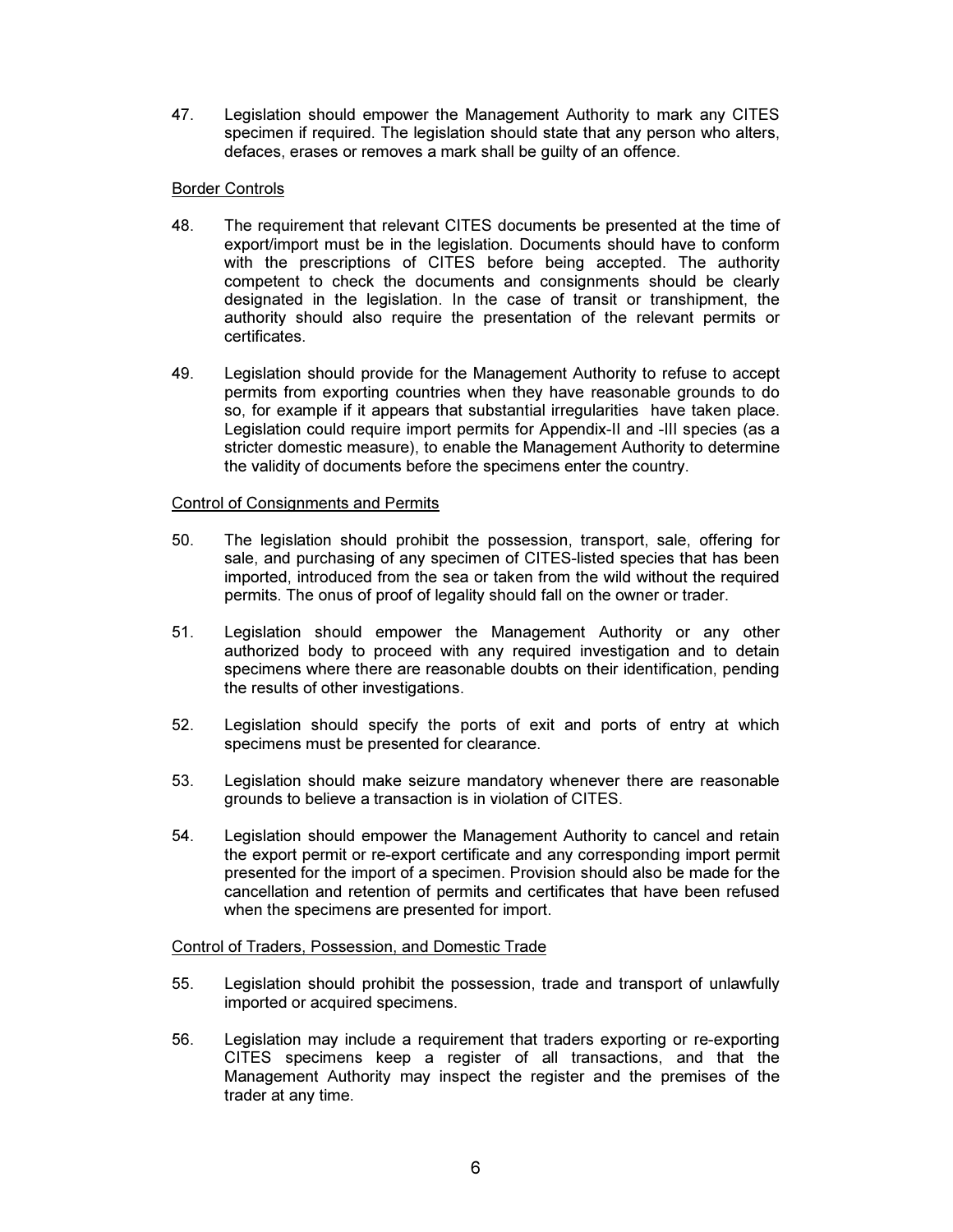### Enforcement and Penalties

- 57. Legislation must prohibit and make it an offence to import or export specimens in violation of the provisions of the Convention (i.e. without appropriate/valid permits) and should prohibit and make it an offence to trade in, or possess, or both, specimens that have been imported in violation of the Convention.
- 58. The departments and agents responsible for enforcement of CITES and any implementation legislation must be clearly designated in legislation.
- 59. The powers of enforcement officers need to be clearly established by the legislation. These powers may include powers to search persons, baggage or other property and vehicles; powers to search premises (may require powers to request a warrant); powers to request information, to inspect documents, and to take samples for identification purposes; powers to seize specimens where illegalities are suspected; and powers of arrest.
- 60. The legislation should clearly mention the activities which are prohibited. At minimum this should include import/export of CITES specimens without a permit; use of invalid documents; and possession of and/or trade in specimens illegally imported.
- 61. If possible, offences committed by corporations relating to trade in CITES specimens should be made punishable by national legislation.
- 62. Attempts to commit an offence as well as aiding and abetting the committing of an offence under the legislation should also be punishable offences.
- 63. Legislation must provide for the confiscation or return to the State of export of all illegally traded specimens.
- 64. Penalties outlined in the legislation must be high enough to constitute an effective deterrent.

### Disposal of Confiscated Specimens

65. Refer to Resolution Conf. 10.7 (Rev. CoP15) for details. It is recommended that legislation allow for the costs of returning confiscated live specimens to the country of origin or re-export to be charged to the guilty importer and/or carrier.

### Acceptance and Refusal of Foreign Permits

- 66. The legislation must empower the Management Authority to refuse invalid foreign permits.
- 67. Legislation should specifically mention that only valid export permits from exporting countries shall be accepted.
- 68. Legislation should provide that a permit issued in violation of the law of the exporting country is invalid when presented in an importing country (or if any condition which may be attached to it has not been complied with).